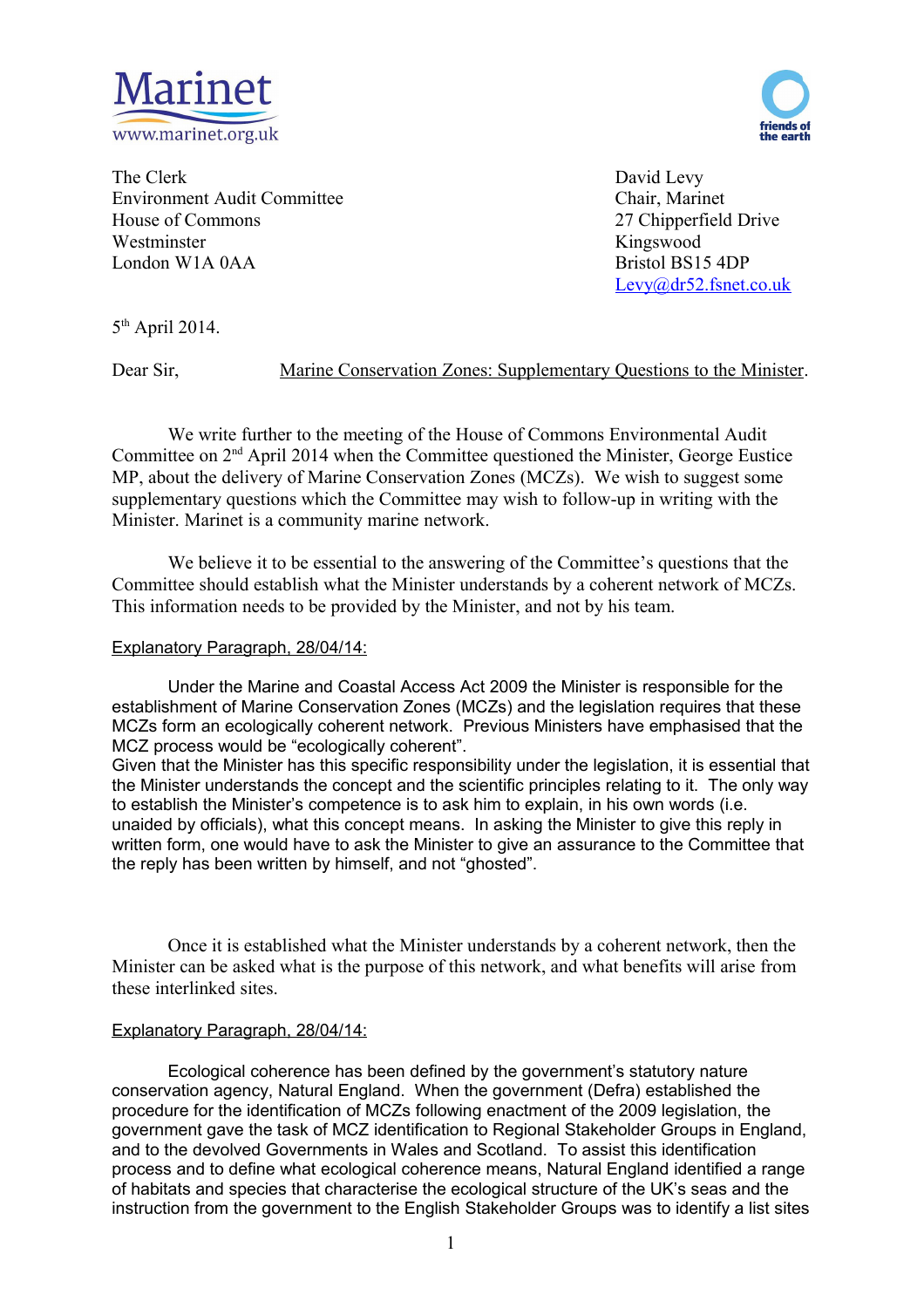within their region that reflected this range of habitats and species, and thus to recommend to the Minister and his advisors a list of sites that was ecologically representative. In addition, these sites had to be agreed with social and economic interests on the Stakeholder Group so that they could be recommended with confidence to the Minister - i.e. social and economic interests had been involved in their determination and listing, and thus the list did not conflict with their interests.

Further as each of the Regional Stakeholder Groups was undertaking an identical process, the combined list of the sites identified by the Stakeholder Groups gave a comprehensive and representative structure to the MCZ identification process throughout English seas, thereby ensuring that there was a coherent character to the national process. Consequently everyone could be assured that the important habitats and species were being protected, that social and commercial interests were content, and that the list constituted a coherent, linked national network - in short, the MCZ network was ecologically coherent.

One should **note**: it was assumed that the Minister would designate the full suite of MCZ sites - which had been identified by the Stakeholder Groups and vetted by his scientific advisors [The Scientific Panel] - because this authoritatively agreed list fulfilled the legal requirement for the network to be ecologically coherent; and, that the Minister would not attempt to "cherry pick" just a few sites from this list because to do so would undermine the whole process which had led to the list being ecologically incoherent. In the event 127 MCZ were identified by the Stakeholder Group process, but the Minister chose to advance the nomination of only 31; and, when the "first tranche" were actually nominated by the Minister this figure of 31 fell to 27. So the question of the integrity and obligation to meet ecological coherence remains unfulfilled at the present time, with no clear prospect of when it will be fulfilled in the future, nor any clear statement of the future procedure involved. The Minister has advanced the view that social and economic interests have expressed concerns about the full list of 127 sites. This however appears a disingenuous point of view since the social and economic interests were involved in the original identification process in the Stakeholder Groups, and gave their consent to the full list of 127 sites. Also the Minister has expressed the view that the scientific credentials of some of the sites in the list of 127 needs further validation but, once again, this appears a disingenuous point of view given that the full list of 127 sites were identified using the scientific and conservation criteria identified by the government's statutory nature conservation agency, Natural England, and vetted for integrity by the Minister's own appointed scientific team of experts (The Scientific Panel).

We observe that it was not clear from questioning whether the Minister understands that the concept of MCZs came from the Marine and Coastal Access Act, 2009, and that the 2009 Act was never meant to deal with issues relating to fisheries.

# Explanatory Paragraph, 28/04/14:

It was not clear from the Minister's replies to the Committee whether he understands that the MCZ network comes from the 2009 Act; that the Act excludes protection and conservation of fish species; that the Act states this, and that fishery protection and conservation measures are to be developed within the framework of the EU Common Fisheries Policy (CFP) - by means of closed areas, for example, under the CFP in order to protect fish spawning grounds and key areas/habitats. Therefore if the Minister seeks to introduce issues of fisheries management as an objective of MCZ identification and delivery, this is erroneous and incorrect in terms of the 2009 Act. Fishery interests can, of course, express views about the identification of MCZs, but they have already been fully involved in the original Stakeholder Group process, and it should be noted that fisheries may operate within MCZs provided that their activity does not damage the conservation objectives of the MCZ. In the case of highly protected MCZ "reference areas" there is a no-take requirement relating to fishing activity, but these "reference areas" are individually very small, limited in geographical terms (a miniscule fraction of 1% of the seas), and in no way undermine the national interests of the fishing industry.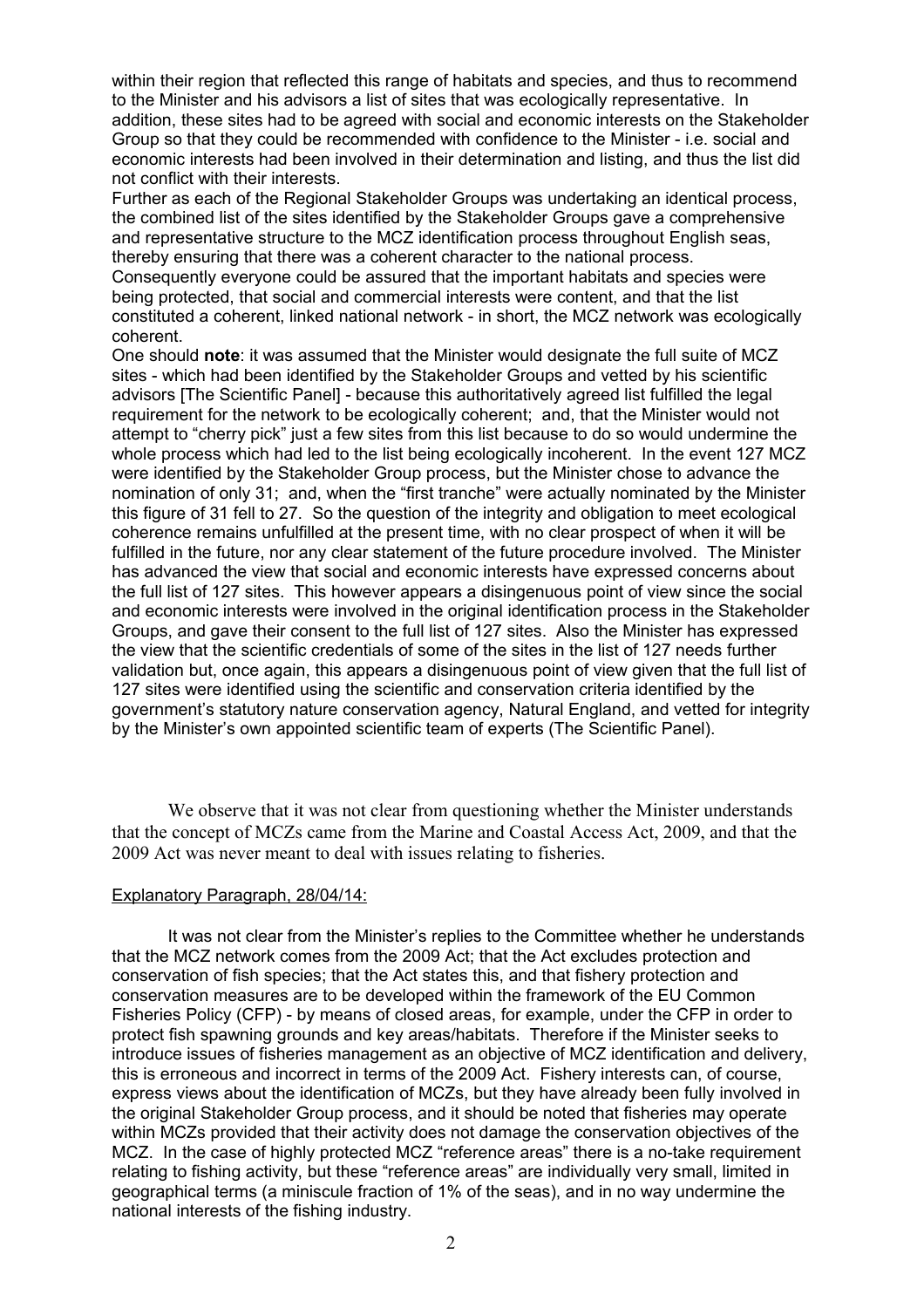The answers provided by the Minister indicated that the coherent network was to be designed to allow safe passageways for transient species, but what species had he in mind ?

#### Explanatory Paragraph, 28/04/14:

Given the foregoing explanatory detail, it is unclear why the Minister should indicate that the coherent network should be designed to allow the safe passageway for transient species. Can he please explain this view, and specify the species he has in mind? One should **note**: one of the virtues of a national ecologically coherent network is that if trauma should occur in one region of our seas (e.g. a severe pollution incident) then similar habitats and species will have been preserved elsewhere, thus ensuring durability for the survival of those habitats/species nationally, and the possibility of regeneration in the damaged area in the longer term.

If MCZs are now seen as essential for fisheries, can the Minister also answer the question about what has priority in his mind - that of the nursery and spawning grounds for fish species, or socio-economic considerations ?

#### Explanatory Paragraph, 28/04/14:

Is the Minister seeing the conservation and protection of fish spawning and nursery grounds as a priority, and that this priority outweighs social and economic considerations in the final analysis?

In any scientific view, fish and their habitats are an integral part of the marine ecological structure. They are key marine animals, and ecological structure means little if they are excluded from it; and, their own protection is equally compromised if they are not evaluated as a key component of the overall ecological structure of UK seas. Therefore it is most interesting if the Minister is now taking a broader view of MCZs and the 2009 Act, and is beginning to reflect the scientific thinking that was strongly recommended (but ignored) at the time of the enactment of the legislation – namely, that fisheries protection is a key component of any ecologically coherent conservation strategy. If this is so, does the Minister give priority to the protection of fish spawning and nursery grounds in order to rebuild fish stocks, or is the ability of commercial interests to harm these areas (for example, by dredging for aggregate) and the ability of the commercial fishing industry to relentlessly harvest these areas - because fish gather together in spawning grounds and are easily caught there - to still be allowed to hold sway, thereby contributing to both the merciless decline in the overall size of these stocks and the commercial survival of these over-fished stocks?

If he chooses the latter, like the Dogger Bank region, why cannot the co-location principle apply ? Note: co-location is the siting of MCZs in conjunction with areas of human activity.

### Explanatory Paragraph, 28/04/14:

If the Minister now wants to give priority to the protection of fish spawning and nursery grounds, like the Dogger Bank in the North Sea, then he can actually do this in conjunction with commercial and social interests. For example, the Dogger Bank is a prime location for offshore wind farms – identified by the offshore wind industry itself – and the Dogger Bank is a key area for the spawning of several commercial fish stocks. If a MCZ is identified based on the Dogger Bank, then it is clear that commercial interests (offshore wind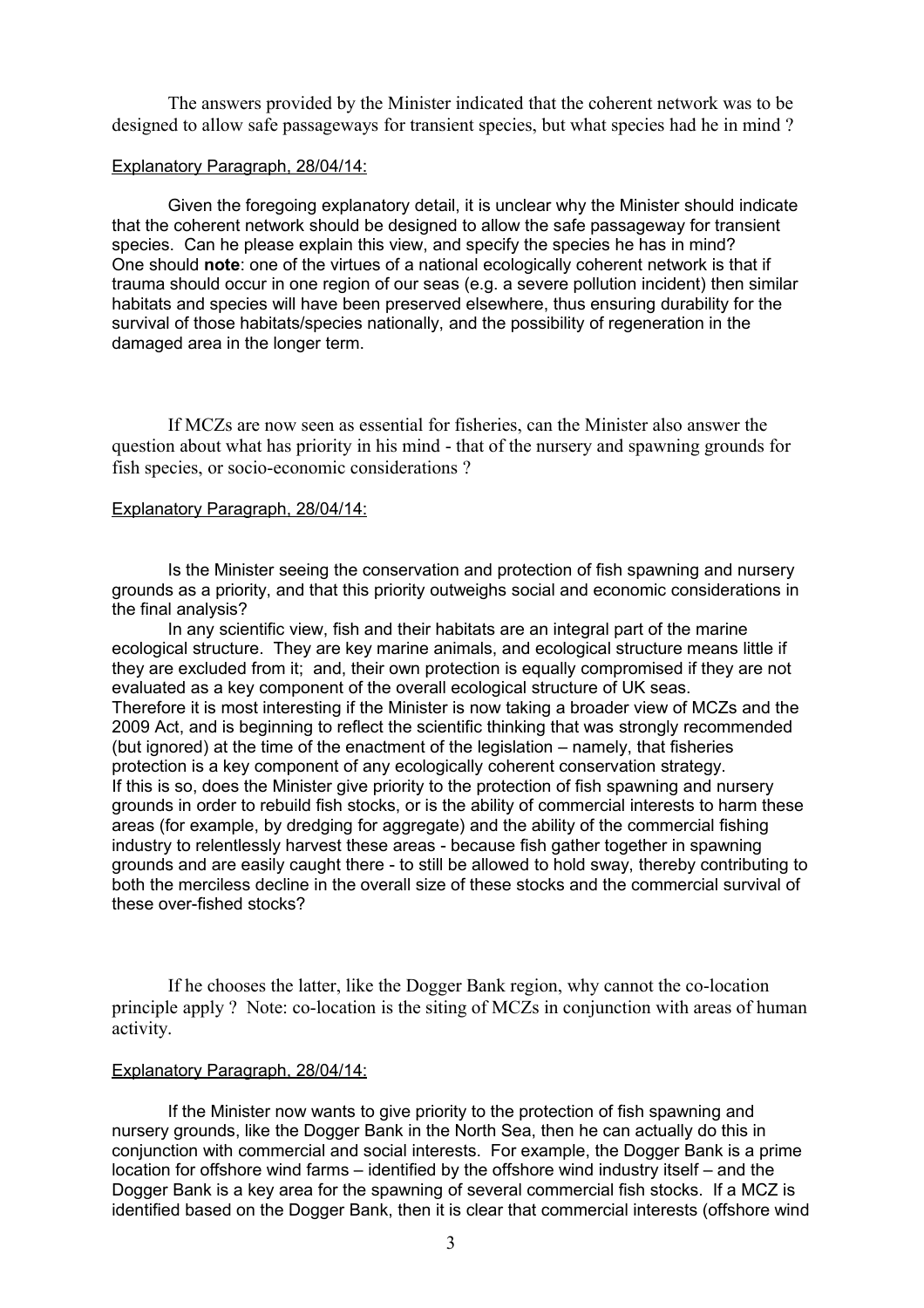industry securing a key site, and fishing industry securing protection for a key spawning and nursery area) are able to work directly with conservation and the statutory purposes of the 2009 Act. This conjunction of industrial/commercial areas with conservation areas is "colocation". It is a policy of immense potential. Not only does it marry economic, social and commercial interests with conservation interests, but it can be applied widely in the coastal seas of the UK. For example, shipping lanes (which permit little other commercial activity for safety reasons) can be made into conservation zones (MCZs), seabed pipelines and cables and the surrounding area can be similarly linked, reference areas adjacent to marine aggregate dredging sites which exist to enable dredged areas to be "re-populated" once dredging has ceased can be equally designated, and a similar approach/philosophy can be deployed in connection with any other commercial use of the sea. If this principle of colocation is accepted – linking geographical areas of commercial activity with conservation objectives – then a widespread delivery of conservation areas and objectives can be readily brought into play. At present, the Minister and the government (Defra) are declining to engage with this approach. Why, when it offers so many advantages ?

At the meeting on  $2<sup>nd</sup>$  April no questions were asked of the Minister about colocation, yet it is clear that co-location would deliver more sites for the coherent network. The question is: why have MPs "lost" the concept of co-location and allowed the Minister to duck this important issue? This concept would allow a second tranche MCZ no-take sites to be delivered in 2014.

### Explanatory Paragraph, 28/04/14:

Little further explanation is required, already having been explained above. Why is the Committee losing sight of this important conservation tool, why is the Minister losing sight too, and would it not solve a huge number of "conflicts" which are currently being advanced as the reason why the process of MCZ delivery and ecologically coherent network cannot be speedily advanced ?

Does the Minister recognise his duty for providing fish food security for 12 months of the year, and that he is personally accountable when it comes to any legal challenge about the stewardship of handling public assets?

### Explanatory Paragraph, 28/04/14:

Fish stocks in UK seas belong to the nation and are held in a common trust on behalf of the nation, with the government acting as the trustee. This is an acknowledged fact of Public Trust and Common Law. The Minister is the nominated trustee on behalf of the government. Historically, UK fish stocks have been able to meet the needs of the nation for fish for all 12 months of the year, year after year (the definition of fish food security). However in recent times the UK nation has lost its food security because the UK government – the trustee of these stocks – has allowed over-fishing repeatedly, year after year (ref. Common Fisheries Policy and the UK licensing of fishing vessels) which, in turn, has destroyed UK fish food security with stocks now so diminished that they can only meet the UK's needs for 6 months of each year.

Therefore, the Minister and the government is open to a charge of legal culpability in this regard – wilful neglect, and a breach of Public Trust Law. Does the Minister recognise his legal duty to manage fish stocks sustainably so that they can provide fish food security, and does the Minister recognise his legal duty to pursue management policies that will rebuild fish stocks so that they can once again deliver fish food security ?